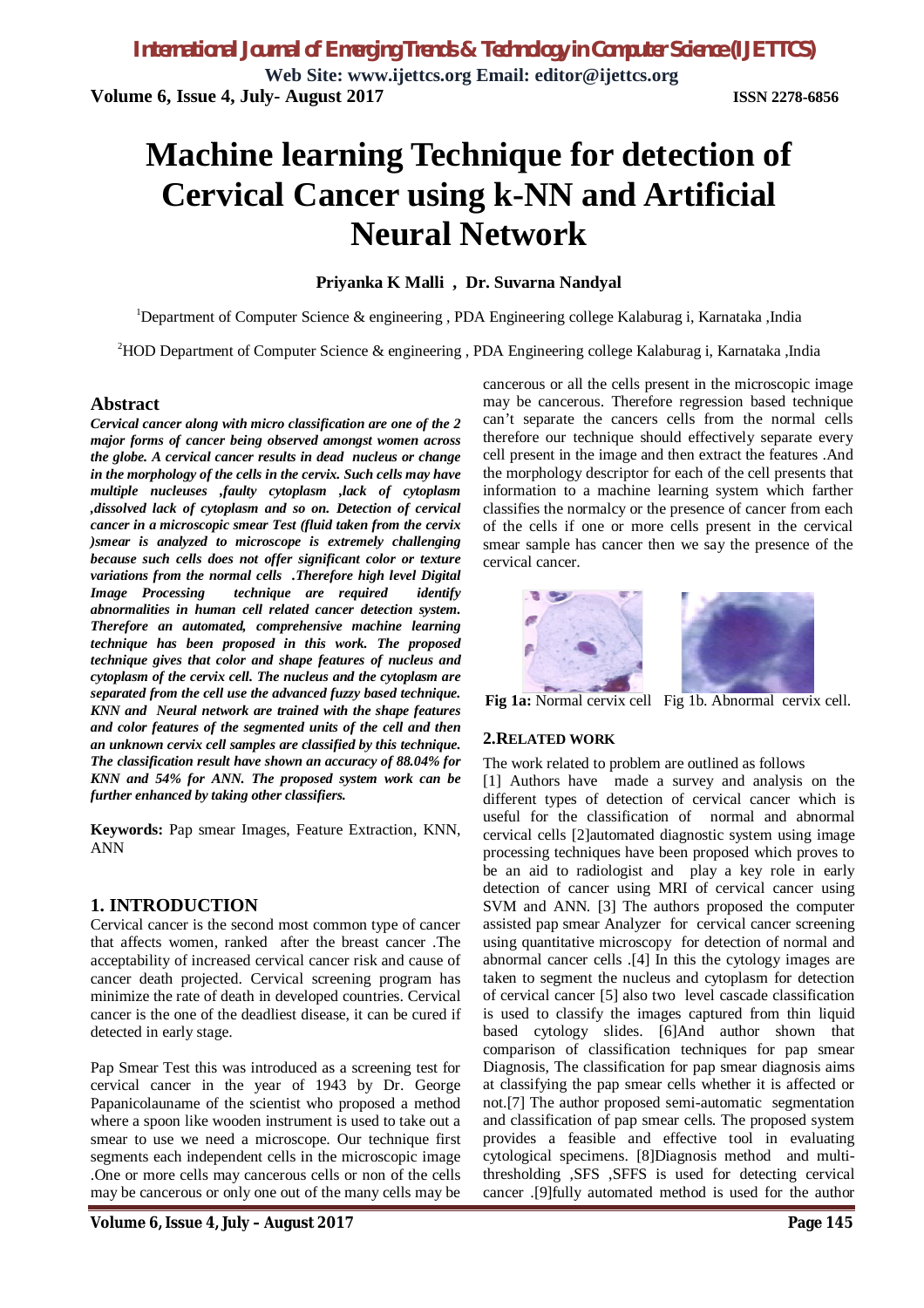**Web Site: www.ijettcs.org Email: editor@ijettcs.org**

## **Volume 6, Issue 4, July- August 2017 ISSN 2278-6856**

uses FCM and SVM classification technique and clustering algorithm. [10] gives the revive of various algorithms and technique for diagnosis of essential features for the classification of cervical cancer in to different stage of Normal, LSIL, HSIL. [11] Using Fuzzy moving and K-Means algorithm and Fuzzy Min-Max neural network based system for classification of normal, LSIL, HSIL.[12] And Pap smear Classification is Explained

## **3.MATERIALS AND METHODS**

The proposed system is works based on MATLAB 2016 .And it deals with implantation of an automated system which helps us to detect the cervical cancer at the cell level using Digital Image Processing technique



**Figure 2:** Block diagram of the Proposed system for detecting cervical cancer

Initially the process includes color conversion for RGB to Gray scale , Enhancement and scaling, segmentation, detecting the cell boundary and detecting the overlapping cytoplasm and nuclei, feature extraction and classification of cells based on the features. Most discriminating set of features were selected and used as input to an artificial neural network (ANN) and KNN. The shape features such as roundness, area, width, height ,texture features and color features are extracted. Both features are trained by ANN and KNN classifier.

#### **2.1. Segmentation**

The segmentation is based on the Fuzzy c mean clustering technique.

### **Fuzzy c- mean clustering**

This is one of the data clustering technique which allows one piece of data to belong to two or more clusters. There





**Fig.3.a:** Normal cell **fig.3.b:** Segmented cell

#### **2.2. Feature Extraction**

Feature extraction is transforming the input data into the set of features .In this Work there are many features are taken in to consideration for detecting the cancerous cell from the sample pap smear image.

#### **Nucleus and Cytoplasm Morphology**

In this we are taking color features and shape features of the nucleus and cytoplasm. The features of nucleus and cytoplasm such as area, centroid ,size of the nucleus ,shape of the nucleus ,nucleus cell distribution are extracted using region properties. The area of the nucleus is the number of pixels inside the nucleus .In the training phase the area of the nucleus of the normal cells and abnormal cells are calculated . The small areas remaining in the picture which might be looking like a nucleus are removed first .negative of the segmented image is more suitable as it aids in removing unwanted clusters using morphological erosion faster than the true image .The resultant image has nucleus region along with small suspicious objects with can be removed by performing erosion can be removed by performing erosion operation. The eroded image is subtracted from the negative image to get counter of the segmented objects as shown in the figure. After erosion the resultant image consists of nucleus region along with other regions. It is required to select only the nucleus region by some criteria. From this it is observed that the nucleus is bigger region than the other regions. Hence the next step is the labeling the objects followed by selecting the bigger cluster of pixels among the various clusters. After extracting features from the sample image, we apply thesholding for the extracted features. The threshold is calculated using these following color features and shape features

**Nucleus area and Cytoplasm area :** Calculated by counting the corresponding pixels of the segmented picture. A pixels area is

## $(0.201 \mu m)^2$

**N/C ratio** : Tells how small the nucleus area is compared to the area of the cytoplasm. It is given by:

$$
N/C = \frac{Nucl_{area}}{Nucl_{area} + cyto_{area}}
$$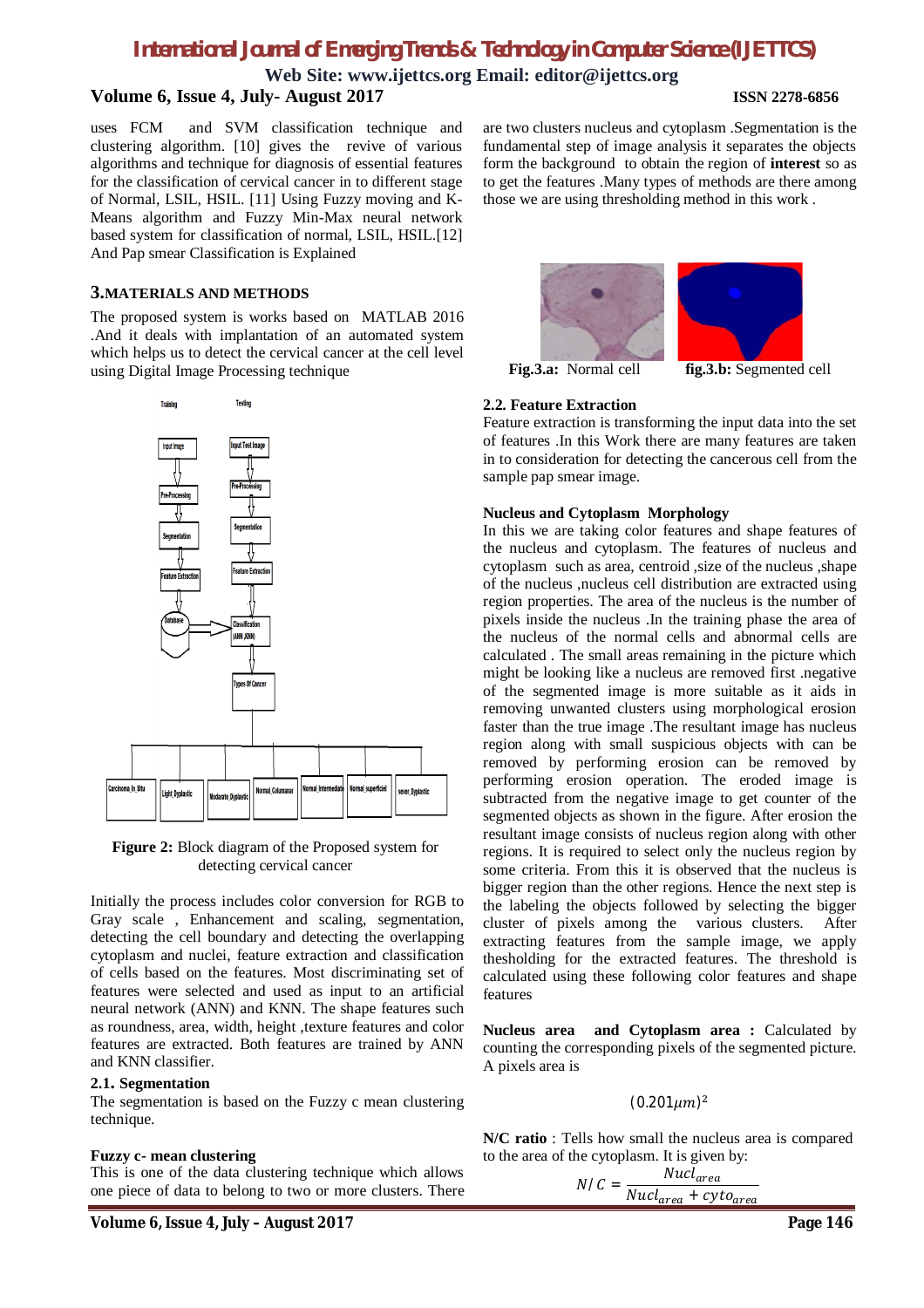**Web Site: www.ijettcs.org Email: editor@ijettcs.org Volume 6, Issue 4, July- August 2017 ISSN 2278-6856**



**Figure 4:** A binary picture of a cell with background(white),cytoplasm(dark blue) and nucleus(light blue). Longest diameter line(L) and shortest diameter lines(s1  $\&$  s2) is shown.

**Nucleus and Cytoplasm brightness:** Nucleus and Cytoplasm brightness is calculated as the average perceived brightness, that is a function of the colors wavelength. In our case it is calculated as

$$
Y = 0.299
$$
. $Red_{\mu} + 0.587$ . $Green_{\mu} + 0.114$ . $Blue_{\mu}$ 

intensity for each of the colors. They are weighted by the perceived brightness of the human eye.

**Nucleus and Cytoplasm longest diameter:** This is the shortest diameter a circle can have, when surrounding the whole object. It is measured as the biggest distance between to pixels on the objects border, and forms a line L as show in figure 4 for the cytoplasm. The names is Nlong and Clong for nucleus and cytoplasm, respectively.

**Nucleus and Cytoplasm shortest diameter**: This is the biggest diameter a circle can have, when the circle is totally encircled of the object. This distance is approximated by the sum of the two lines s1  $\&$  s2 shown in figure 4. for the cytoplasm. They are perpendicular to the line L, and is the longest line to each side sitting inside the object. The names of the features is Nshort and Cshort for nucleus and cytoplasm, respectively.

**Nucleus and Cytoplasm elongation**: The elongation is calculated as the ratio between the shortest diameter and the longest diameter of the object.

$$
N_{elong} = N_{short}/N_{long}
$$

$$
C_{elong} = C_{short}/C_{long}
$$

**Nucleus and Cytoplasm roundness:** The roundness is calculated as the ratio between the actual area and the area bound by the circle given by the longest diameter of the object. They are here named Nroundness and Croundness respectively:

$$
N_{circle} = \frac{\pi}{4} \cdot N_{long}^2 \Rightarrow N_{roundness} = N_{area}/N_{circle}
$$
  

$$
C_{circle} = \frac{\pi}{4} \cdot C_{long}^2 \Rightarrow C_{roundness} = C_{area}/C_{circle}
$$

**Nucleus and Cytoplasm perimeter**: The length of the perimeter around the object.

**Nucleus position:** This is a measure of how well the nucleus is centered in the cytoplasm. It is calculated by nding the distance between the nucleus center and the center of the cytoplasm :

$$
N_{Pos} = \frac{2a\sqrt{(x_N - x_C)^2 + (y_N - y_C)^2}}{c_{long}}
$$

Here the position is given by the centrum  $(X_N,Y_N)$  and (Xc,Yc) for the nucleus and cytoplasm respectively.

**Nucleus and Cytoplasm Maxima/Minima:** This is a count of how many pixels is a maximum/minimum value inside of a 3 pixel radius.



**Fig 5:** Image segmentation and feature extraction



The threshold is calculated using 20 features.

## **3 .CLASSIFICATION**

Classification is divided in to two steps training and testing .Training is the one where we tell the classifier what are the steps to classify images .In testing we give an input and test the class. Here whatever the features are extracting it consist of a trained matrix .After training feature library is created. The trained image is classified using k-NN and ANN classifier. Based on feature extraction matches the trained image is classified for cancer types.Trained matrix consist of mainly 3 parameters F,C,INFO .Here we are taking the size of F (it consist of all 20 features which we previously trained) 'C ' contains all the class names and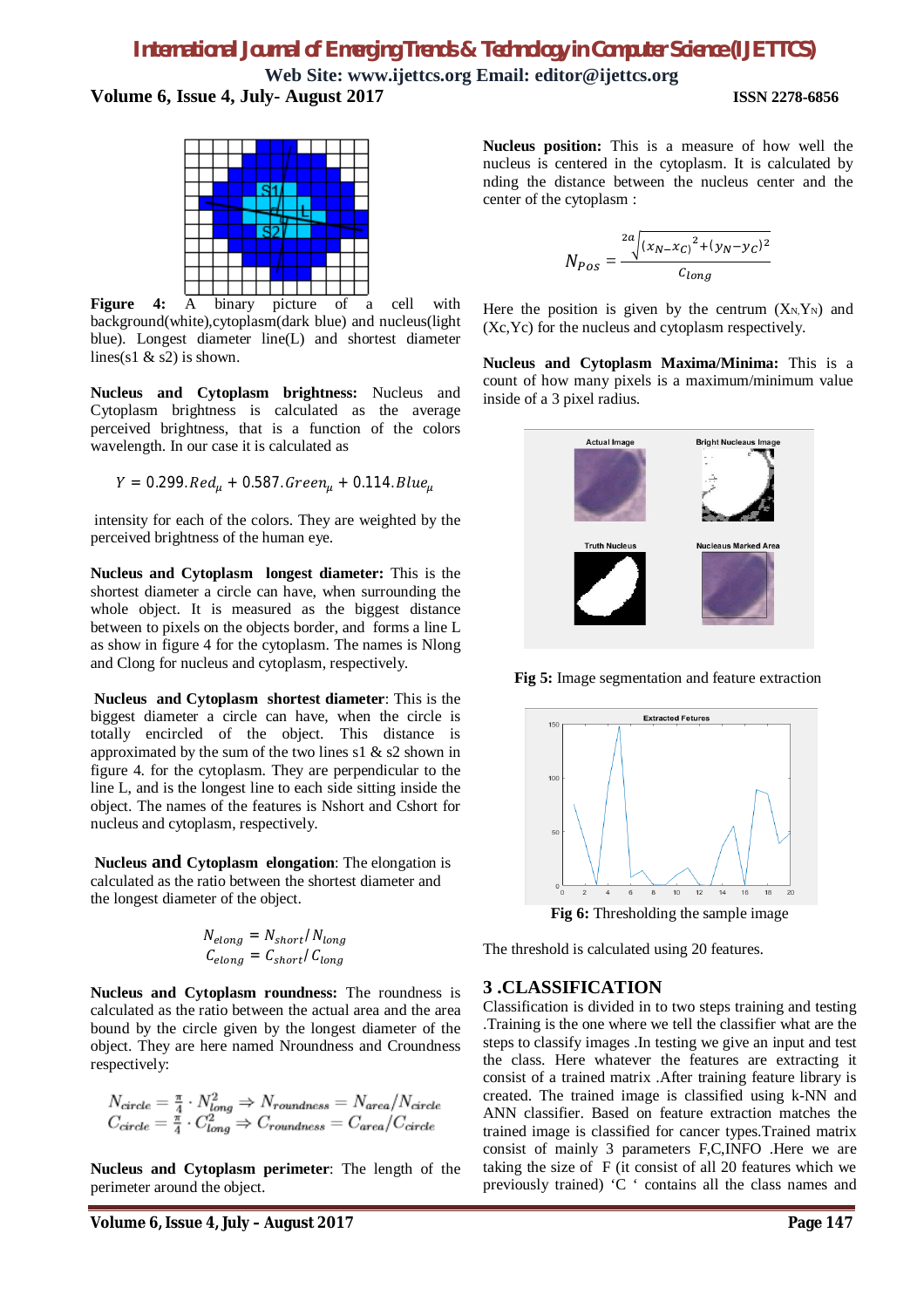**Web Site: www.ijettcs.org Email: editor@ijettcs.org**

## **Volume 6, Issue 4, July- August 2017 ISSN 2278-6856**

INFO all the file names .After taking all these parameters we are use the classifiers to classify .In this work the classification is made using two classifiers K-nearest neighbor and Neural network methods

#### **3.1 K-nearest neighbor classification**

It is the pattern recognition technique used for classification. Here we load the train matrix .Here we have to classify the result of feature of the current image. Against the F and C. It will be going to give us detected class of C If the loaded image shape features and color features are matches with the trained matrix then it shows the type of Cancer.

#### **3.2 Artificial Neural Network**

The neural network is simply trained by loading the train matrix and then it expects the classes based on vectorized form and based on feature vectors Once we train the neural network .here we are classifying the features which are of 20 types. we taking the features as an input layer and the number of classes are taking as the output layers. and the hidden layer consists of number of images trained and it will be mapped with number of layers .As many as we train the images the hidden layers also increases.



**Fig 7:** Neural Network Training

In order to test the neural network .we have to load our prestored network and we are going to calculate the result by simulating current set of networks. Likewise we are performing the neural network operations

## **4.Performance measures Working of segmentation and feature extraction**



**Fig 8:** Feature extraction process

**4.1 Performance comparison of sample images using k-NN and ANN**

| <b>Cancer Types</b> | no.images | no.images trainned no.images tested |    | K-NN classifier |           |          | <b>ANN</b> classifier   |           |          |
|---------------------|-----------|-------------------------------------|----|-----------------|-----------|----------|-------------------------|-----------|----------|
|                     |           |                                     |    | correct         | incorrect | accuracy | correct                 | incorrect | accuracy |
| carcinoma in situ   | 301       | 30                                  | 40 |                 |           | 100.00%  | 38                      |           | 95%      |
| Light dyplastic     | 365       | 35                                  | 65 | 58              |           | 89.23%   | $\overline{\mathbf{2}}$ | 43        | 34%      |
| modarate dyplastic  | 295       | 30                                  | 55 | 40              | 15        | 72.73%   | 34                      | 21        | 62%      |
| normal columanar    | 197       | 30                                  | 46 | 40              |           | 86,96%   | 23                      | 23        | 50%      |
| normal intermediate | 141       | 30                                  | 33 | 30              |           | 90.91%   | $\overline{\mathbf{2}}$ | 11        | 67%      |
| normal superficiel  | 191       | 33                                  | 56 | 50              |           | 89.29%   | 14                      | 42        | 25%      |
| sever dyplastic     | 395       |                                     | 70 | 61              |           | 87.14%   | 33                      | 37        | 47%      |

**Fig 9:** performance comparison KNN and ANN





**Fig 10**: Classification accuracy of Cancer types using k-NN classifier

From above graph it is absorved that based on analysis of shape and color features of images the maximum accuracy of 100% is obtained for carcinoma\_in suit cancer types and minimum accuracy of 72.73% is obtained for modarate\_dyplastic cancer types.



NeuralNetwork classifier

From above graph it is absorved that based on analysis of shape and color features of images the maximum accuracy of 95% is obtained for carcinoma\_in suit cancer types and minimum accuracy of 25% is obtained for normal\_superficiel cancer types.

#### **Total Accuracy of the work**

| <b>Classifiers</b> | Accuracy |  |  |  |  |
|--------------------|----------|--|--|--|--|
| k-NN               | 88.04%   |  |  |  |  |
| ANN                | 54%      |  |  |  |  |